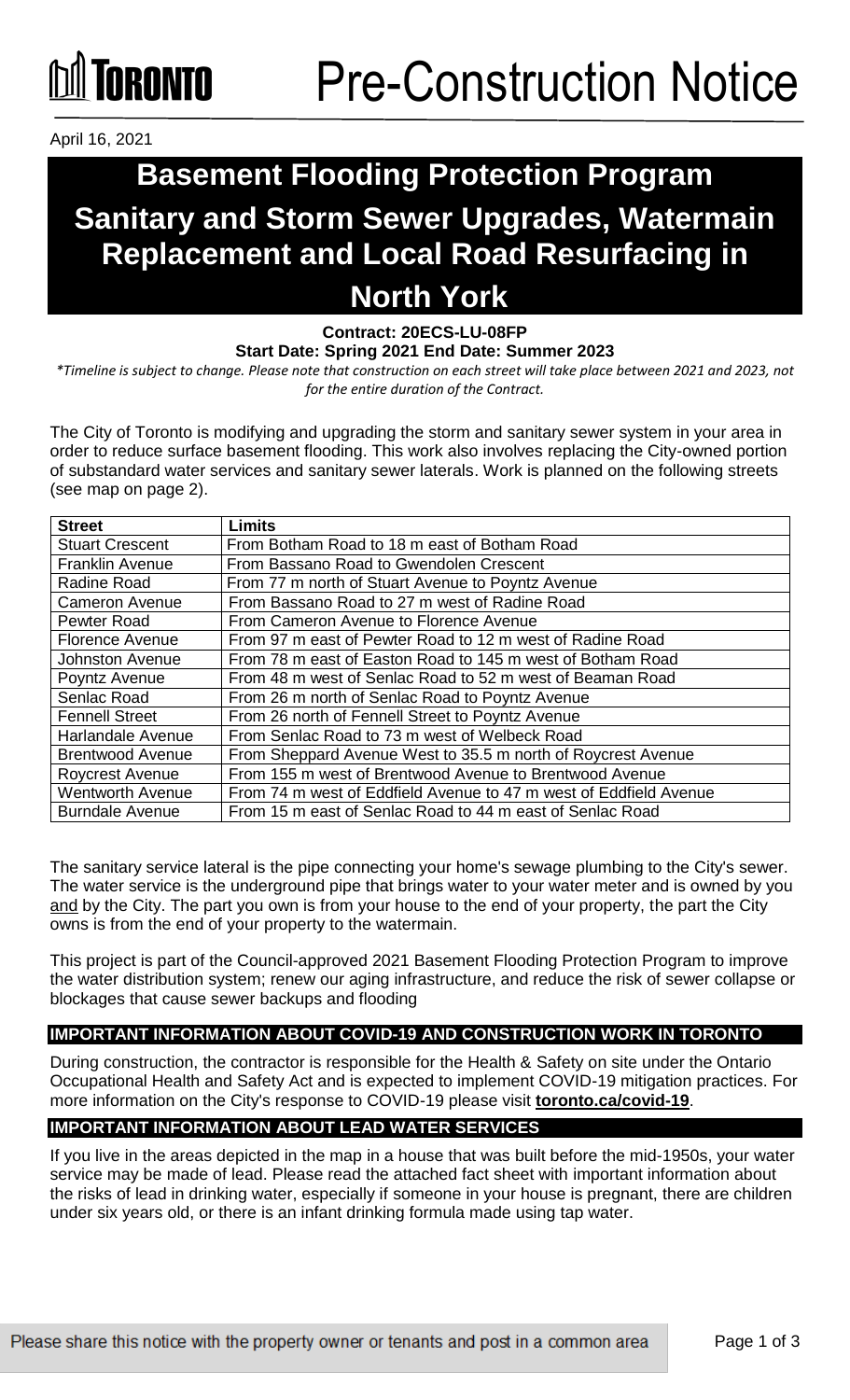# **M** TORONTO

## Pre-Construction Notice

#### **MAP OF WORK AREA**



### **WHAT TO EXPECT BEFORE CONSTRUCTION**

- Work crews will mark the locations of underground utilities, such as gas, water and cable so that the construction work does not interfere with these utilities.
- Affected properties will receive a Construction Notice approximately two weeks before work begins with more information about the work.
- The City will not be responsible for damage to any privately owned items on City property, so please ensure that you remove/arrange for removal of each item prior to construction.

| $\zeta$                                                                                                                                                                          | Accessible Accommodation: Residents who require accommodation (level<br>entry, longer notice, etc.) must contact the Field Ambassador to arrange for<br>access during the construction period.                                                                                                                                                                                                                                                         |
|----------------------------------------------------------------------------------------------------------------------------------------------------------------------------------|--------------------------------------------------------------------------------------------------------------------------------------------------------------------------------------------------------------------------------------------------------------------------------------------------------------------------------------------------------------------------------------------------------------------------------------------------------|
| $\begin{bmatrix} \begin{matrix} \begin{matrix} 0 \\ 0 \\ 0 \\ -1 \end{matrix} \end{bmatrix} \\ \hline \begin{matrix} 0 \\ 0 \\ 0 \\ -1 \end{matrix} \end{bmatrix} \end{bmatrix}$ | Access to Your Home: The City-hired contractor may need access to the interior<br>and exterior of your home to complete a pre-construction condition survey.<br>Affected properties will receive a request to schedule a time to complete the pre-<br>construction condition survey. Although participation is voluntary, the pre-<br>construction survey results may be useful to confirm claims for potential damage<br>caused by City construction. |